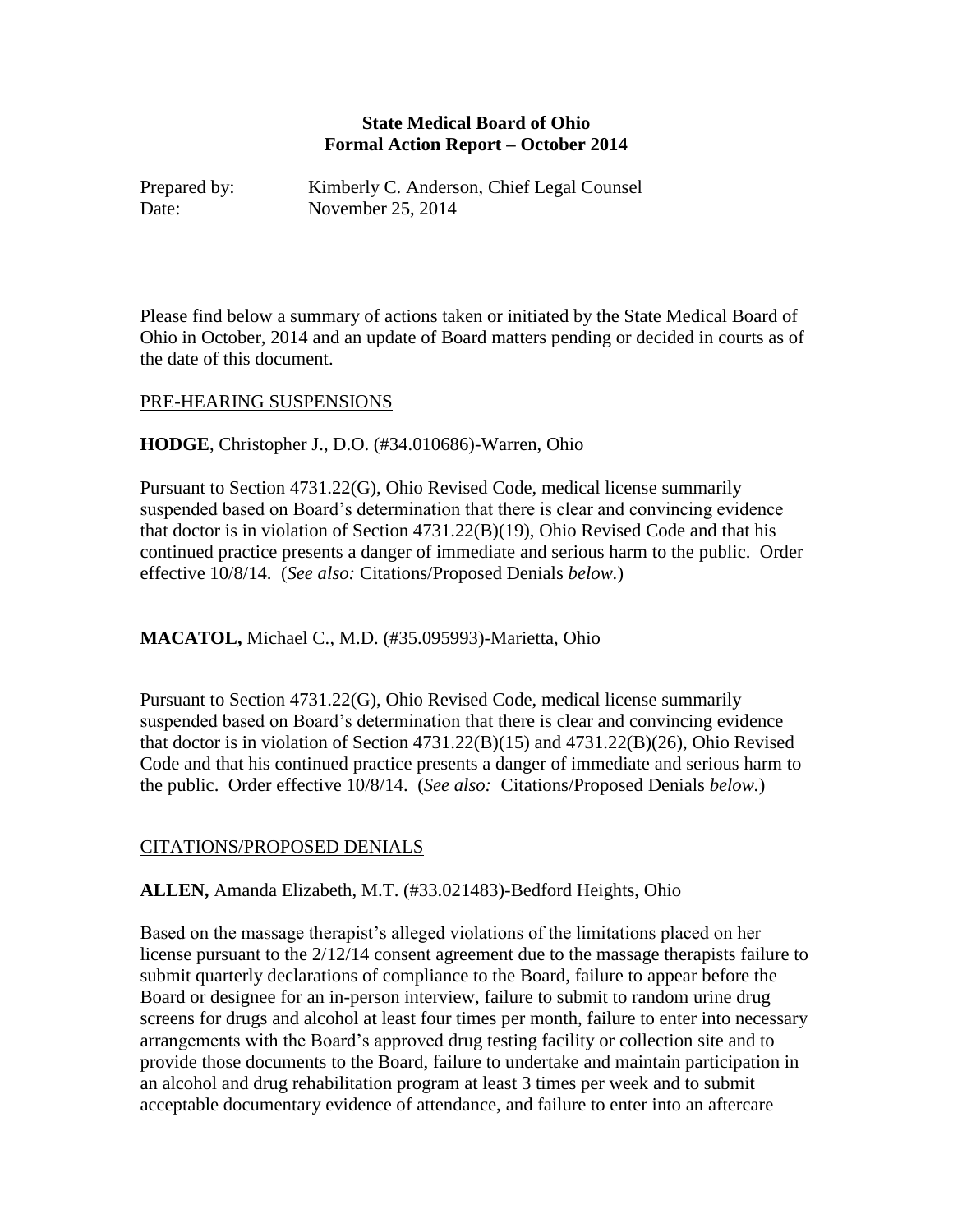contract with a Board-approved treatment provider. Notice of opportunity for hearing mailed October 9, 2014.

**HAGEDORN,** Megan M. (Massage therapist applicant)-Bellbrook, Ohio

Based on the allegations that the massage therapy applicant is not able to practice according to acceptable and prevailing standards of care by reason of mental illness or physical illness. Notice of opportunity for hearing mailed October 9, 2014.

**HODGE**, Christopher J., D.O. (#34.010686)-Warren, Ohio

Based on allegations that the doctor is not able to practice according to acceptable and prevailing standards of care by reason of mental illness or physical illness. Notice of opportunity for hearing mailed October 9, 2014.

**KRAMER,** Thomas D., Jr., M.D. (#35.120303)-Rocky River, Ohio

Based on the doctor's alleged violations of limitation placed on his license pursuant to 10/10/12 consent agreement due to the doctor's alleged failure to timely call in to a Board approved drug testing facility on multiple dates in 2013 and 2014. Notice of opportunity for hearing mailed October 9, 2014.

**MACATOL,** Michael C., M.D. (#35.095993)-Marietta, Ohio

Based on allegations that the doctor is impaired in his ability to practice according to acceptable and prevailing standards of care because of habitual or excessive use or abuse of drugs, alcohol, or other substances that impair ability to practice due to a blood sample submitted by the doctor which tested positive for alcohol and the alleged failure to timely call in to a Board approved drug testing facility and to present to a collection site on multiple dates in 2014 and the alleged failure to maintain participation in an alcohol and drug rehabilitation program on multiple dates in 2013 and 2014. Notice of opportunity for hearing mailed October 9, 2014.

# FINAL ORDERS

**BABARIA,** Ashokkumar R., M.D. (#35.050116)-Moorestown, N.J.

Medical license permanently revoked. Based on the doctor's conviction in the United States District Court for the District of New Jersey on one felony count of Title 42, United States Code, Section 1320a-7b(b)(2)(A), which prohibits offering to pay and/or paying illegal remunerations in violation of the federal health care anti-kickback statute, the acts underlying which conviction involved the doctor's offering to pay and/or paying cash kickbacks to physicians and other health care providers to induce referrals of Medicare and Medicaid patients to his diagnostic testing center. (Journal Entry-No Hearing Requested). Order effective October 9, 2014.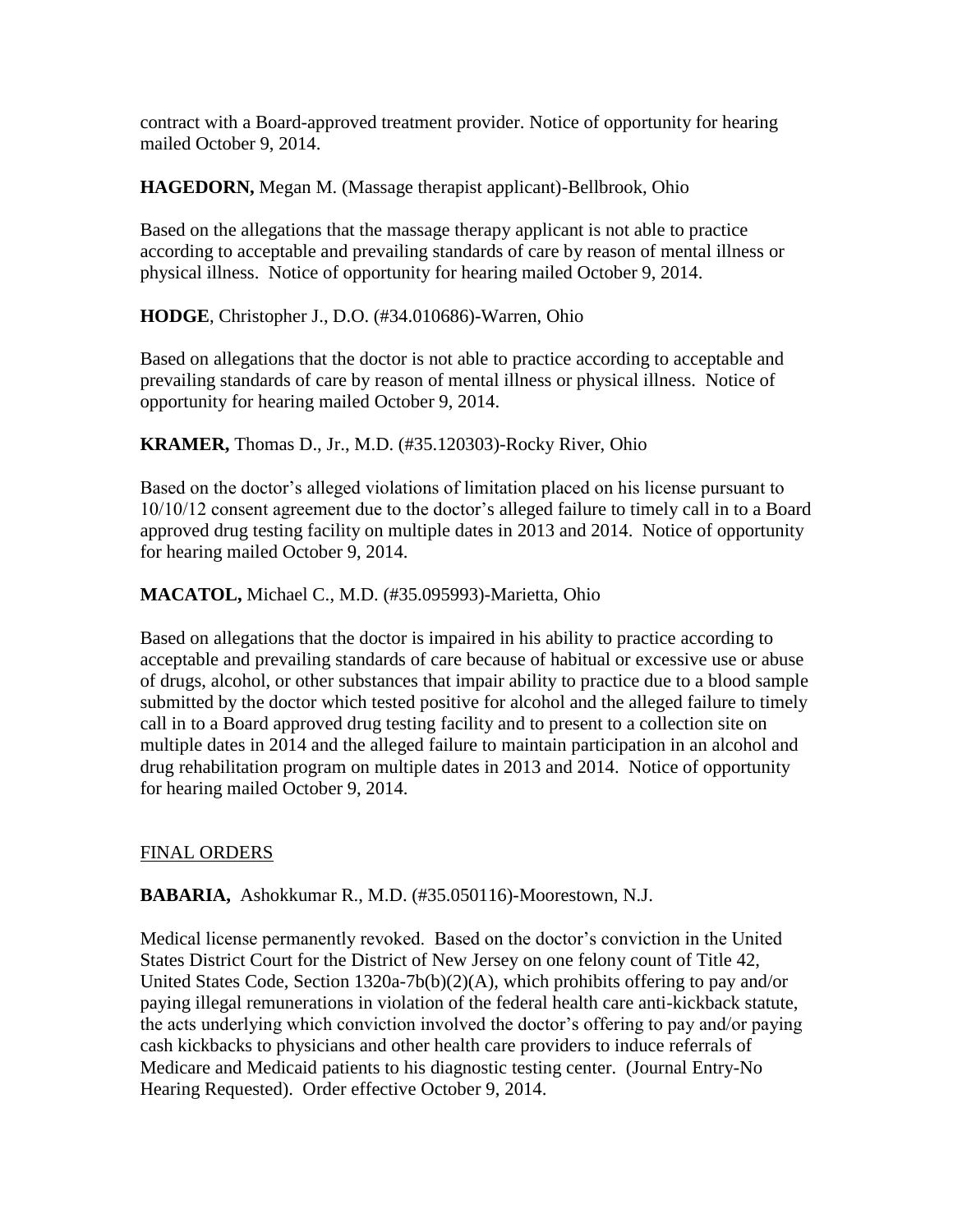# **BOUTROS,** Mounir, M.D. (#35.062133)-Toledo, Ohio

Medical license reprimanded and subject to probationary terms, conditions and limitations for at least two years. Based on the doctor's conviction in the Municipal Court of Perrysburg, Wood County, Ohio, on an amended charge of Attempted Solicitation. Order effective October 30, 2014.

**CARPENTER**, Rebecca J., M.T. (#33.013760)-Toledo, Ohio

Application for restoration of massage therapy license granted and reprimanded based on the massage therapist's practice of massage therapy for over two and one half years after the expiration of massage therapist's license on 7/1/11, which constitutes the commission of an act that constitutes a felony. Order effective October 30, 2014.

**COLE,** Theodore J., D.O. (#34.004375)-West Chester, Ohio

Osteopathic medical license reprimanded based on doctor's writing of prescriptions for controlled substances for two patients who were family members in non-emergent situations. Order effective October 30, 2014.

**DUSSAULT**, Jessica (Massage Therapy Applicant)-Dayton, Ohio

Application to practice massage therapy permanently denied based on the applicant's impairment of ability to practice according to acceptable and prevailing standards of care because of habitual or excessive use or abuse of drugs, alcohol, or other substances that impair ability to practice. Order effective October 30, 2014.

**WEINER,** Mark A., D.O. (#34.005502)-West Bloomfield, Michigan

Osteopathic medical license suspended for at least 180 days with interim monitoring conditions and conditions for reinstatement or restoration of license established. Upon reinstatement or restoration of license, doctor's license to be subject to probationary terms, conditions, and limitations for a period of at least five years. Based on doctor's impairment of ability to practice according to acceptable and prevailing standards of care because of habitual or excessive use or abuse of drugs, alcohol, or other substances that impair ability to practice and on his failure to report to the Board that he had relapsed. Order effective October 30, 2014.

### CONSENT AGREEMENTS

**RUBENS,** Lawrence M., M.D. (#35.092837)-Columbus, Ohio

Medical license reinstated subject to probationary terms and conditions for at least five years. Based on doctor having completed all requirements for reinstatement of license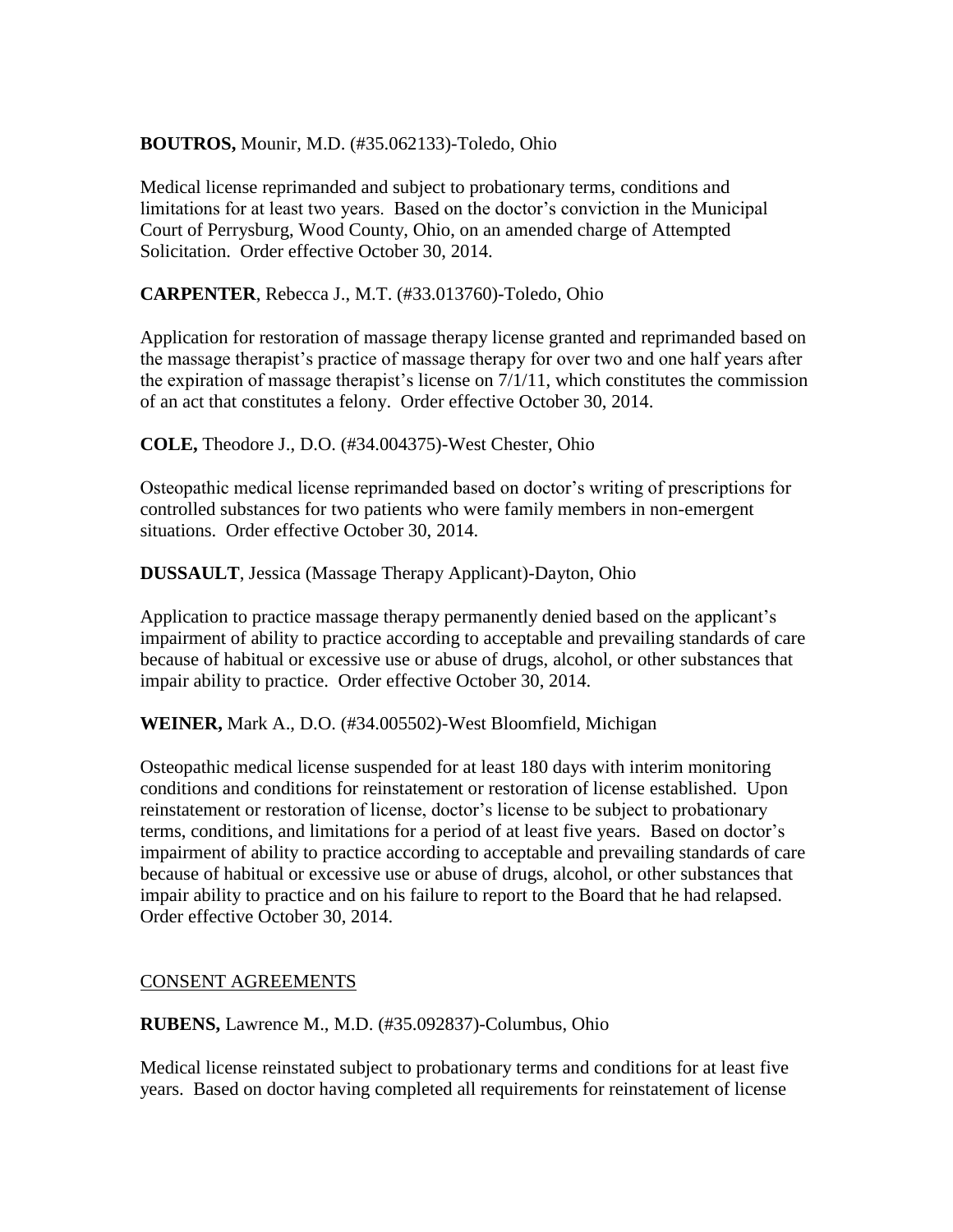pursuant to the terms of an October 9, 2013 consent agreement. Agreement effective October 8, 2014.

# VOLUNTARY SURRENDERS/RETIREMENTS

**WEEDEN,** Ryan J.I., M.T. (#33.018662)-Cuyahoga Falls, Ohio

Permanent revocation of license to practice massage therapy authorized by massage therapist in lieu of formal disciplinary proceedings pursuant to Section 4731.22(B)(6) and (12), Ohio Revised Code. Effective October 8, 2014.

### PROBATION MODIFIED

**BANGERT,** Michael T., M.D. (35.123521)-Olmsted Falls, Ohio

Doctor's request to approve treating psychiatrist and treating mental health professional for psychotherapy granted by vote of the Board on October 8, 2014.

**CLARK,** Dustin M., M.D. (#35.091627)-Gray, Tennessee

Doctor's request to discontinue controlled substances log requirement granted by vote of the Board on October 8, 2014.

**CROOM,** Christopher S., M.D. (#35.068819)-Oakwood, Ohio

Doctor's request to reduce drug and alcohol rehabilitation meetings to two per week with a minimum of ten per month, and to reduce personal appearances to every six months granted by vote of the Board on October 8, 2014.

**DICKSON,** Bradley E., M.D. (#35.065323)-Worthington, Ohio

Doctor's request to approve medical record-keeping course granted by vote of the Board on October 8, 2014.

**HIGHBERGER,** W. Andrew, M.D. (#35.056976)-Marysville, Ohio

Doctor's request to discontinue the chart review and controlled substance log requirements and to reduce appearance to every six months granted by vote of the Board on October 8, 2014.

**KAUFFMAN,** Joanna C.S., M.D.(#35.123229)-Bluffton, Ohio

Doctor's request to approve monitoring physician and the frequency and number of charts to be reviewed granted by vote of the Board on October 8, 2014.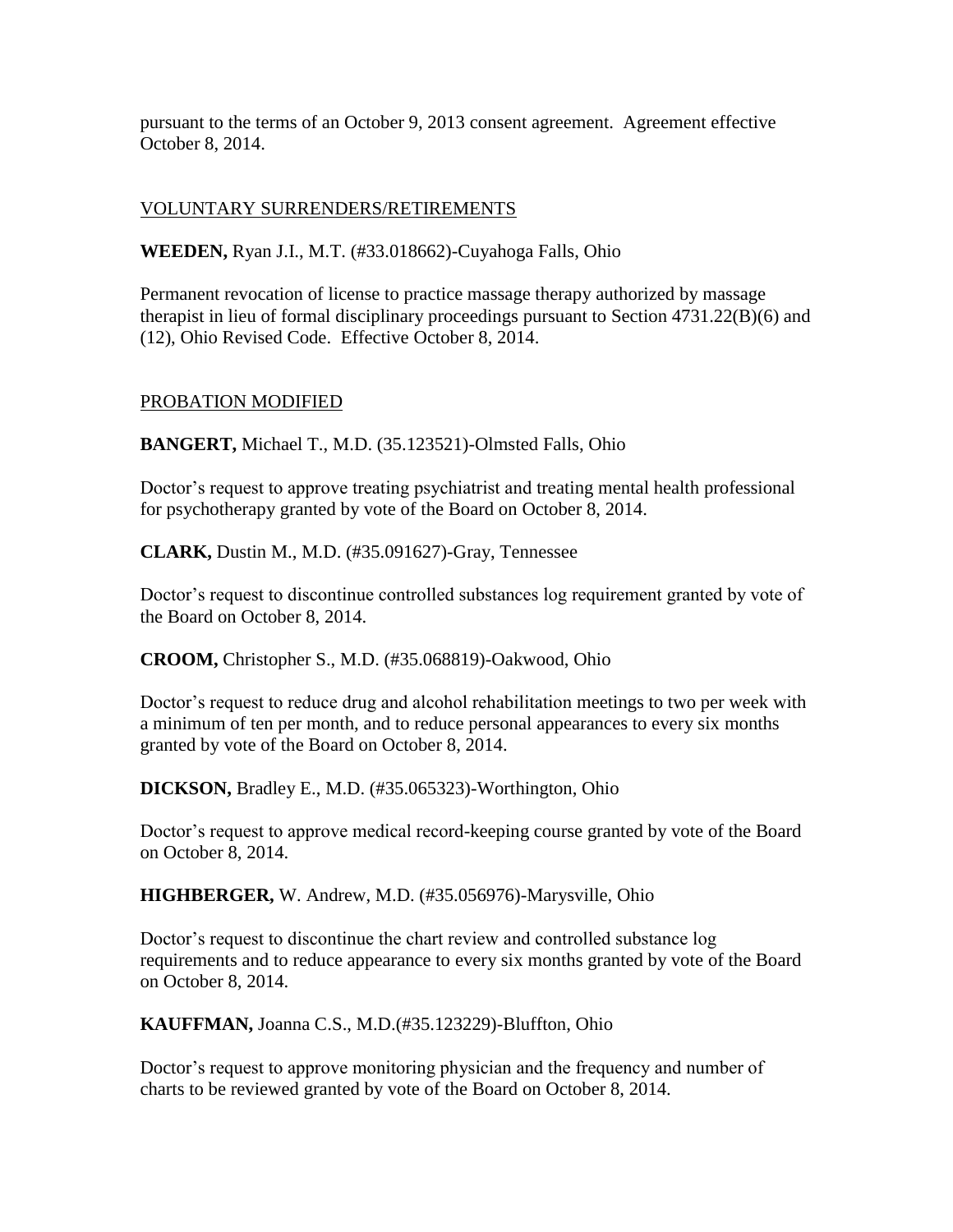### **KEISER**, Vincent J., M.D. (#35.077811)-Toledo, Ohio

Doctor's request to reduce personal appearances to every six months and to reduce drug and alcohol rehabilitation meetings to two per week with a minimum of ten per month granted by vote of the Board on October 8, 2014.

**LEESON,** Mark C., M.D. (#35.042998)-Akron, Ohio

Doctor's request to approve monitoring physician granted by vote of the Board on October 8, 2014.

**REDDY,** Sheila, M.D. (#57.020391)-Cleveland, Ohio

Doctor's request to reduce personal appearances to every six months, attendance at drug and alcohol rehabilitation meetings to two per week with a minimum of ten per month, and to discontinue chart review requirement granted by vote of the Board on October 8, 2014.

**RYAN,** Carol G., M.D. (#35.038029)-Kettering, Ohio

Doctor's request to approve practice plan, monitoring physician and determination of the frequency and number of charts to be reviewed granted by vote of the Board on October 8, 2014.

**RYAN,** Richard J., M.D. (#35.062203)-Cincinnati, Ohio

Doctor's request to administer, possess and personally furnish controlled substances, discontinue comparative audit and assay report of unused waste granted by vote of the Board on October 8, 2014.

**ST. ONGE,** Rick D., M.D. (#35.066328)-Columbus, Ohio

Doctor's request to reduce psychiatric sessions to every three months and psychotherapy treatment sessions to twice per month granted by vote of the Board on October 8, 2014.

**VON DER EMBSE**, Kendra N., D.O. (#58.005260)-Sandusky, Ohio

Doctor's request to reduce personal appearances to every six months and attendance at drug and alcohol rehabilitation meetings to two per week with a minimum of ten per month granted by vote of the Board on October 8, 2014.

**WEISBROT,** Albert J., M.D. (#35.038648)-Cincinnati, Ohio

Doctor's request to reduce personal appearances to annually granted by vote of the Board on October 8, 2014.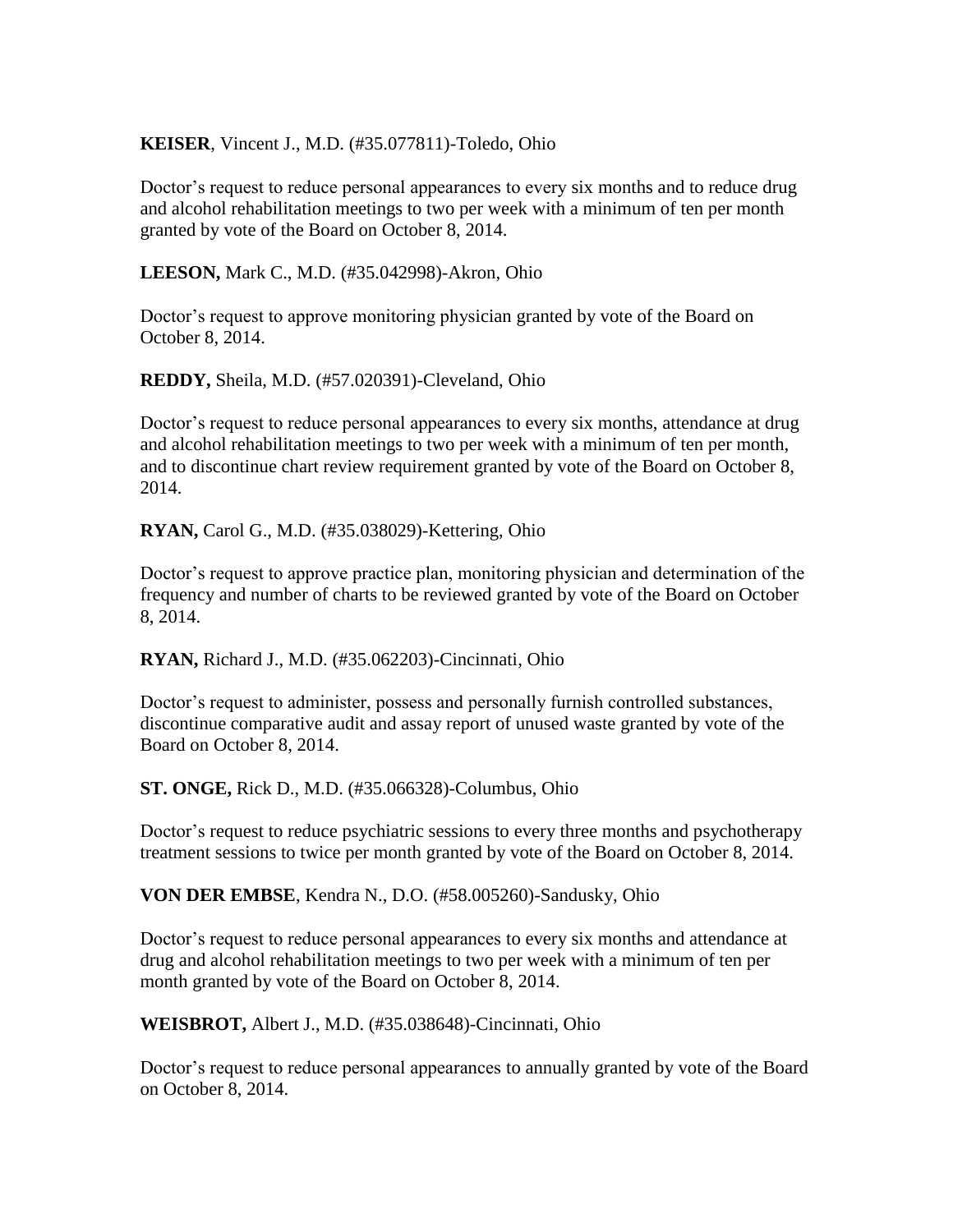# **WHITLOCK,** Randall G., Jr., P.A. (50.001262)-West Chester, Ohio

Physician Assistant's request for approval of reporting physician granted by vote of the Board on October 8, 2014.

### PROBATION TERMINATED

**DAVIS,** Ericka L., P.A. (50.003005)-Dayton, Ohio

Physician Assistant's request for release from terms of 10/13/10 consent agreement granted by vote of the Board on 10/8/14. Effective October 16, 2014.

**SUESS**, Steven H., M.D. (35.050485)-Florence, South Carolina

Doctor's request for release from terms of 10/14/09 consent agreement granted by vote of the Board on 10/8/14. Effective October 14, 2014.

### COURT ACTIONS

**EDMANDS,** Christopher J., D.O. (D.O. Applicant)-Parkersburg, West Virginia

Notice of Appeal of the Decision and Entry of the Franklin County Court of Common Pleas filed by the doctor with the Court of Appeals of Ohio, Tenth Appellate District on October 2, 2014.

**JOHNSON**, Craig, M.D. (#35.048496)- Middletown, Ohio

By Decision and Entry filed on September 24, 2014, Franklin County Court of Common Pleas affirmed the Board's 4/9/14 order suspending the doctor's license for at least two years.

**KHAN,** Ali, M.D. (#35.082837)-Perrysburg, Ohio

By Decision and Entry dated September 25, 2014, Franklin County Court of Common Pleas affirmed the Board's December 11, 2013 order permanently revoking the doctor's license to practice medicine and surgery.

Notice of appeal of the Decision and Entry of the Franklin County Court of Common Pleas filed by the doctor with the Court of Appeals of Ohio, Tenth Appellate District on September 30, 2014.

By Entry filed October 7, 2014, Franklin County Court of Common Pleas granted the doctor's motion for stay of the December 11, 2013 Board order permanently revoking the doctor's license to practice medicine and surgery.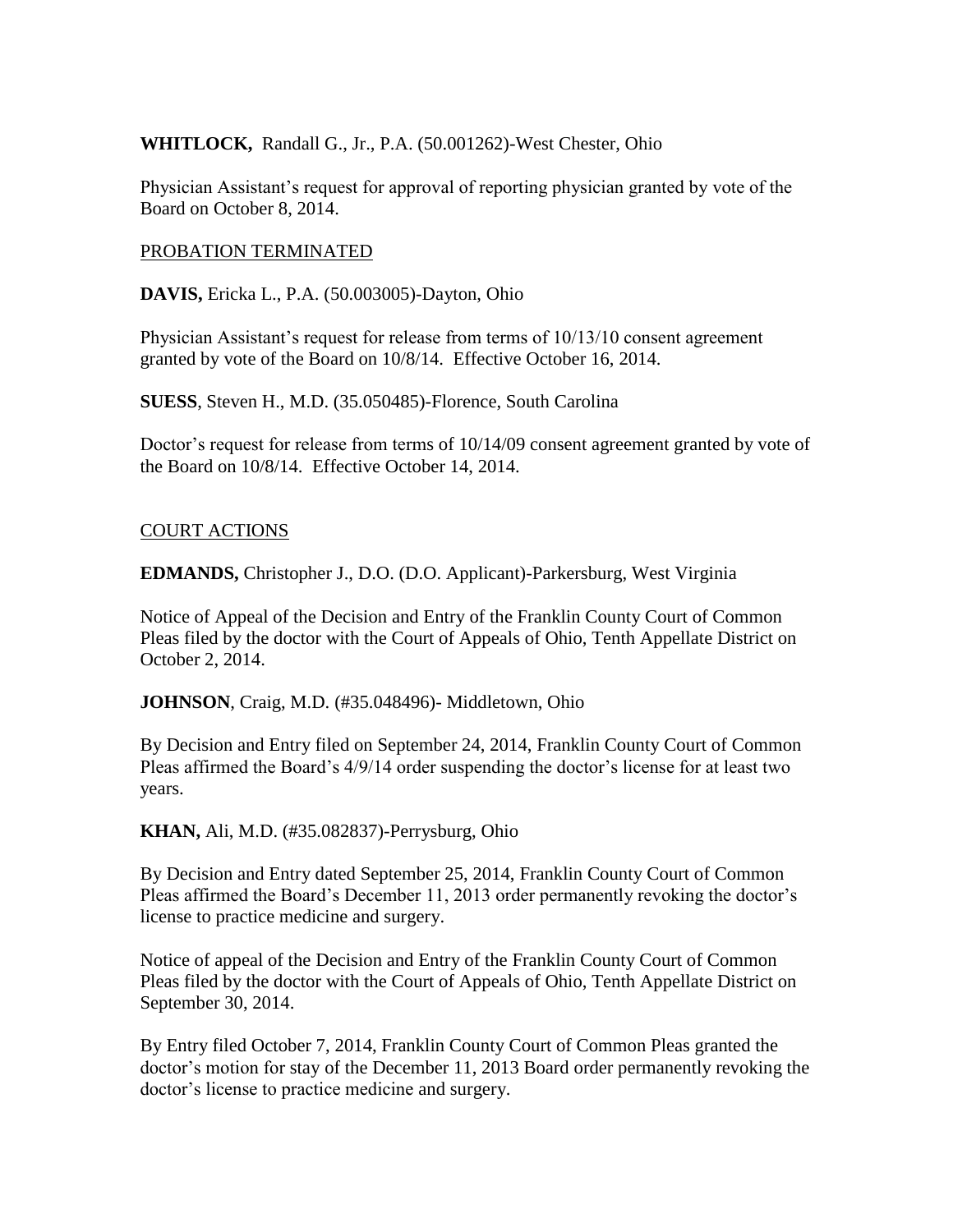**MANSOUR**, Waleed N., M.D. (#35.078230)-Youngstown, Ohio

By Decision and Entry filed September 19, 2014, the Franklin County Court of Common Pleas affirmed the Board's December 11, 2013 order reprimanding the doctor and placing the doctor's license to practice medicine and surgery on probation.

**PARROTT,** Cassandra Rose, D.O. (#58.005272)-Cleveland Heights, Ohio

Notice of appeal of Board's September 10, 2014 order suspending the doctor's osteopathic training certificate filed by the doctor with the Franklin County Court of Common Pleas on September 24, 2014.

**SHAH**, Mahendrakumar C., M.D. (#35.050056)-Middleport, Ohio

By Judgment Entry dated September 18, 2014, the Court of Appeals of Ohio for the Tenth Appellate District affirmed the 2/12/14 judgment of the Franklin County Court of Common Pleas which affirmed the Board's 10/9/13 order permanently revoking the doctor's license to practice medicine and surgery.

### NON-DISCIPLINARY ACTIONS

**DONOHUE**, Benjamin F., M.D. (M.D. Applicant)-Cambridge, Massachusetts

Application to practice medicine and surgery granted subject to a non-permanent limitation to limit practice to participation in a fellowship program at Beacon Orthopaedics. The limitation shall be terminated upon Dr. Donohue's submission of documentation that he has successfully completed one year of fellowship training at Beacon Orthopaedics. (Journal Entry-No Hearing Requested). Order effective October 9, 2014.

**GRAY,** Yulia, M.D. (#35.079579)-Northfield, Ohio

Application for restoration of license to practice medicine and surgery approved provided that doctor takes and passes the Special Purpose Examination (SPEX) or specialty board recertification examination within one year of August 19, 2014 and completes three months of additional training in a mini-residency. (Journal Entry-No Hearing Requested). Order effective October 9, 2014.

Please note that revocation and suspension Orders are not always effective immediately. If you have questions about effective dates or conditions governing a doctor's practice before a Board Order takes effect, please contact the office.

Ohio law permits appeal of a Board Order to the Franklin County Court of Common Pleas. Due to this possibility and the potential for a stay that might delay the imposition